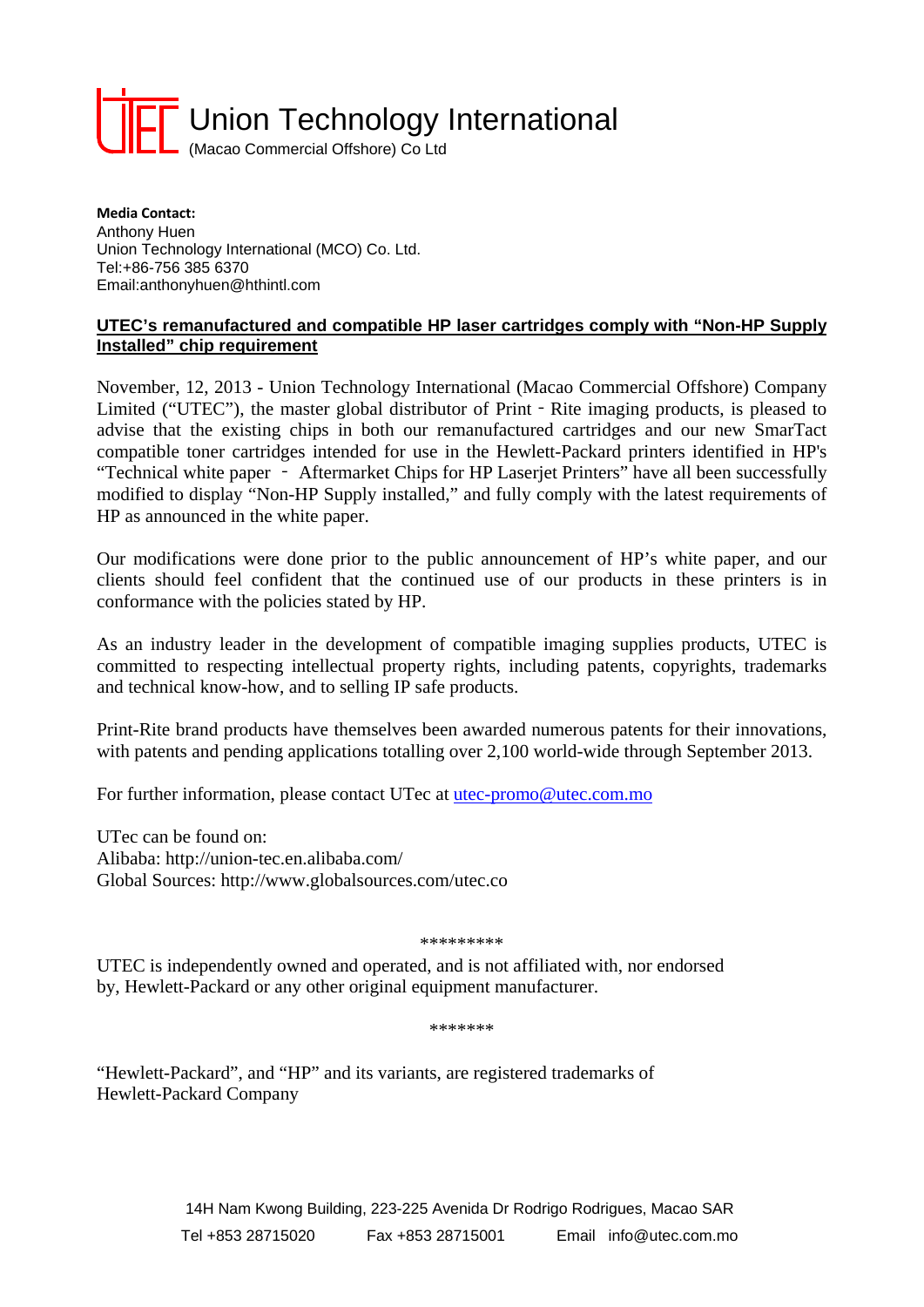

LinkedIn:http://www.linkedin.com/company/union-technology-international-mco-companylimited

## **About UTec**

UTec is a global supplier of high quality printer consumables and offers an extensive range of remanufactured and compatible products for use in laser printers, multifunction machines, copiers, inkjet printers and dot matrix printers. We are at the forefront of innovation with strong capability in R&D and a portfolio of over 2100 registered patents. For more information, please visit www.union-tec.com.

###